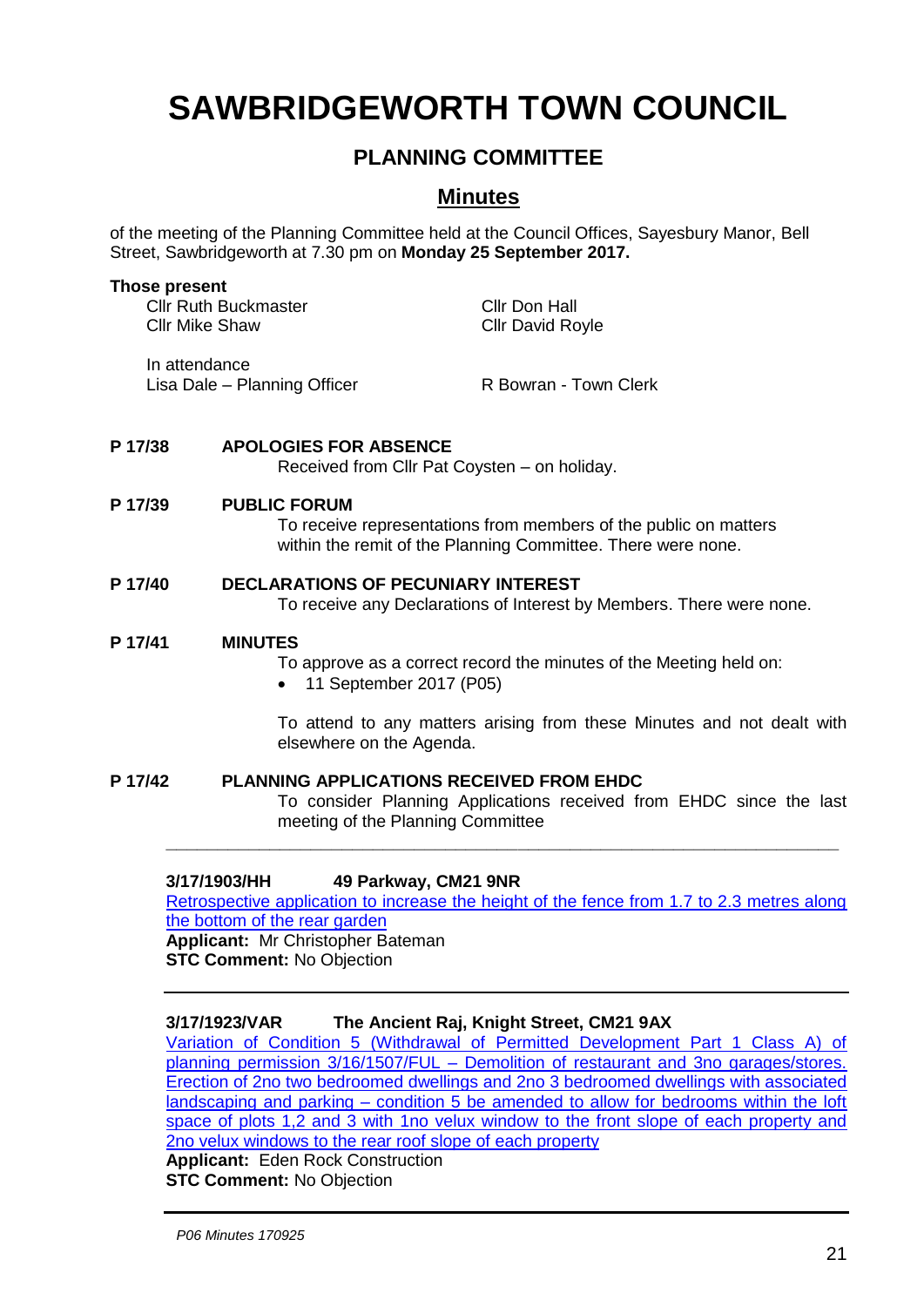#### **3/17/2018/FUL Farlea, Spellbrook Lane West, Spellbrook** [Construction of 2 no. new link detached dwellings](https://publicaccess.eastherts.gov.uk/online-applications/applicationDetails.do?activeTab=summary&keyVal=OVHVY5GLIA600)

**Applicant:** Mr Peter Bada **STC Comment:** No Objection

#### **3/17/2033/FUL Spellbrook Farm, London Road, Spellbrook**

[Demolition of existing barn and the construction of x3 detached houses with associated](https://publicaccess.eastherts.gov.uk/online-applications/applicationDetails.do?activeTab=summary&keyVal=OVLA7FGLIB500)  [access road](https://publicaccess.eastherts.gov.uk/online-applications/applicationDetails.do?activeTab=summary&keyVal=OVLA7FGLIB500) **Applicant:** Spellbrook No 1 Ltd **STC Comment:** No Objection

#### **3/17/2091/HH 15 Roseacres, CM21 0BU**

[Removal of rear conservatory and replacement with a pitched roof/velux rooflights and Bi](https://publicaccess.eastherts.gov.uk/online-applications/applicationDetails.do?activeTab=summary&keyVal=OVYK0KGLIF200)  [fold doors \(with new decking arrangements\)](https://publicaccess.eastherts.gov.uk/online-applications/applicationDetails.do?activeTab=summary&keyVal=OVYK0KGLIF200) **Applicant:** Mr Simon Lincoln **STC Comment:** No Objection

#### **3/17/2109/HH 7 West Road, CM21 0BJ**

[Render the front of the house and fit a canopy above the front door](https://publicaccess.eastherts.gov.uk/online-applications/applicationDetails.do?activeTab=summary&keyVal=OW4F4NGLIGH00) **Applicant:** Mrs Julie Stapleton **STC Comment:** Objection. Not in keeping with street scene, contrary to Policy ENV1

#### **P 17/43 LATE PLANNING APPLICATIONS**

To deal with Planning Applications received from EHDC following the Publication of this Agenda and received before 22 September 2017

#### **3/17/2118/HH 1 Beechfield, CM21 9NG**

Two storey [side and single storey rear exten.](https://publicaccess.eastherts.gov.uk/online-applications/applicationDetails.do?activeTab=summary&keyVal=OW4F4NGLIGH00) **Applicant:** Mrs Lisa Page **STC Comment:** No Objection.

#### **P 17/44 PLANNING DECISIONS MADE BY EHDC**

To receive Planning Decisions from EHDC

**\_\_\_\_\_\_\_\_\_\_\_\_\_\_\_\_\_\_\_\_\_\_\_\_\_\_\_\_\_\_\_\_\_\_\_\_\_\_\_\_\_\_\_\_\_\_\_\_\_\_\_\_\_\_\_\_\_\_\_\_\_\_\_\_\_**

**3/17/1398/FUL 41 School Lane, CM21 9FA** [Change of use of amenity land to driveway](https://publicaccess.eastherts.gov.uk/online-applications/applicationDetails.do?activeTab=summary&keyVal=ORLDWNGL00B00) **Applicant: Mr Ryan Wicks** *STC Comment:* No objection *EHDC Decision:* Granted